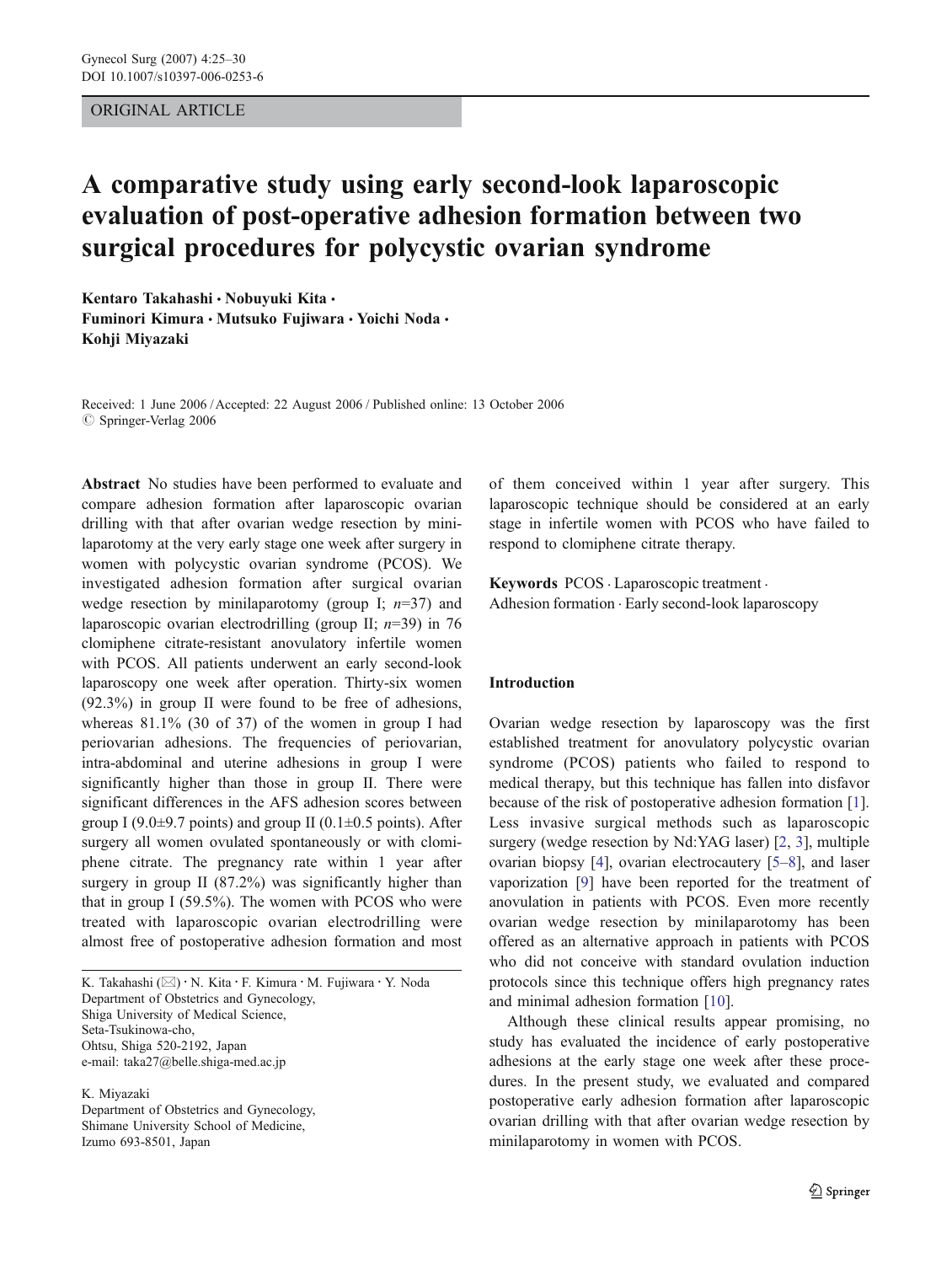#### Materials and methods

A total of 76 women between 21 and 37 years of age who presented to the infertility/endocrine clinic at Shimane Medical University Hospital, Izumo, Japan, with infertility and anovulation, who were diagnosed with PCOS, and who failed to ovulate with increasing doses of clomiphene citrate up to a maximum of 150 mg/d for 5 days, were the subjects of this study. Male infertility, tubal factors or uterine factors were excluded. Clinical PCOS was diagnosed according to the criteria reported previously [\[11\]](#page-4-0). The criteria involve endocrine abnormality [luteinizing hormone (LH)/follicle stimulating hormone (FSH) ratio >1 and androstenedione (ASD)  $\geq$ 1.2 ng/ml] in basal serum concentrations and detection of multiple  $(≥10)$  small bilateral ovarian cysts on transvaginal ultrasonic examination by a Sonovista-MSC scanner (Mochida, Tokyo, Japan) equipped with a 5.0, 6.0 or 7.5 MHz frequency transvaginal transducer. After full Institutional Review Board approval was obtained, all the women recruited gave written informed consent and agreed to undergo ovarian wedge resection by minilaparotomy or laparoscopic ovarian drilling. The operations were performed by the first author (KT), who is skilled in microsurgical and laparoscopic techniques. Thirty-seven women who presented from January 2000 to December 2002 were chosen to receive bilateral ovarian wedge resection by minilaparotomy (group I), with the remaining women who presented from January 2003 to December 2004 undergoing bilateral laparoscopic ovarian electrodrilling (group II).

Minilaparotomy (a 3–4 cm transverse incision) was performed above the symphysis pubis and after entering the abdominal cavity, surgical gloves were washed again with saline in order to eliminate talk. One of the ovaries was pulled out of the abdominal cavity with the surgeon's index and middle fingers. Wedge resection using monopolar electrosurgery was performed with a vertical incision to the horizontal axis of the ovary deep into the medulla near the utero-ovarian ligament and approximately half of ovarian tissue was resected. The defect was closed with double layered continuous 2/0 polyglactine (Vicryl) sutures and during operation the ovary was kept continuously moist. After complete hemostasis, the ovary was replaced into the abdominal cavity and the same procedure was performed on the other ovary.

Laparoscopic ovarian drilling was performed using a three-puncture technique. The ovary was immobilized with laparoscopic forceps, and monopolar electrodrilling with 30 W of coagulating current for 2 s at each point was applied to 10–15 points on each ovary. At the completion of the procedure, the ovarian surface was lavaged and the absence of bleeding from the ovarian surface was confirmed. Prior to closing the peritoneal cavity, 250 ml of saline was instilled into the dependent portion of the pelvis. All women were found to be free of adhesions at the initial operation.

All patients underwent an early second-look laparoscopy seven days after the initial procedure for assessment of adhesion formation on periovarian, intra-abdominal and uterine lesions. The American Fertility Society (AFS) system for classification of adnexal adhesions [\[12](#page-4-0)] was used to assess periovarian adhesion. The degree of adhesion in groups I and II were compared. In cases where adhesions had developed, they were lysed wherever possible, using a combination of blunt and sharp dissection with laparoscopic scissors and/or cautery.

There were no complications during any procedure and all patients were discharged on the day of surgery. We followed all patients for 12 or more months after the early second-look laparoscopy. In addition, the ovulatory rate and pregnancy rate of the two groups were also compared.

Values were expressed as the mean value  $\pm$  SD. Differences between groups were analyzed for statistical significance using Sheffe F test, or the chi-squared test. A P value  $\leq 0.05$ denoted the presence of a statistically significant difference.

### Results

The two groups did not differ significantly in age, body mass index, smoking habits, operation time and pre- and postoperative serum LH, FSH, and ASD values. Abnormality of pre-operative serum LH and ASD values in both groups markedly improved after the treatment (Table [1\)](#page-2-0).

In group II, 7.7% (3 of 39) of the women had only periovarian adhesion, and other women were found to be free of adhesions. In group I, however,  $30$   $(81.1\%)$ ,  $20$  $(54.1\%)$  and 17  $(45.9\%)$  of 37 women had periovarian, intra-abdominal and uterine adhesions, respectively. The frequencies of periovarian, intra-abdominal and uterine adhesions in group I were significantly higher (P<0.0001) than those in group II (Fig. [1](#page-2-0)).

There were significant differences (P<0.0001) in the AFS adhesion scores between group I (9.0±9.7 points) and group II  $(0.1\pm0.5 \text{ points})$  (Fig. [2](#page-2-0)).

After surgery, all women ovulated spontaneously or with clomiphene citrate. Thirty-four (87.2%) of 39 women in group II and 22 (59.5%) of 37 women group I achieved conception within 1 year after surgery.

The pregnancy rate in group II (87.2%) was significantly  $(P=0.0061)$  higher than that in group I (59.5%) (Fig. [3\)](#page-3-0). There were also significant differences (P=0.0283) in the period until pregnancy after surgery between group II  $(4.4\pm3.8 \text{ months})$  and group I  $(6.5\pm2.9 \text{ months})$ . Patients who underwent laparoscopic ovarian drilling conceived earlier than those in the wedge resection group.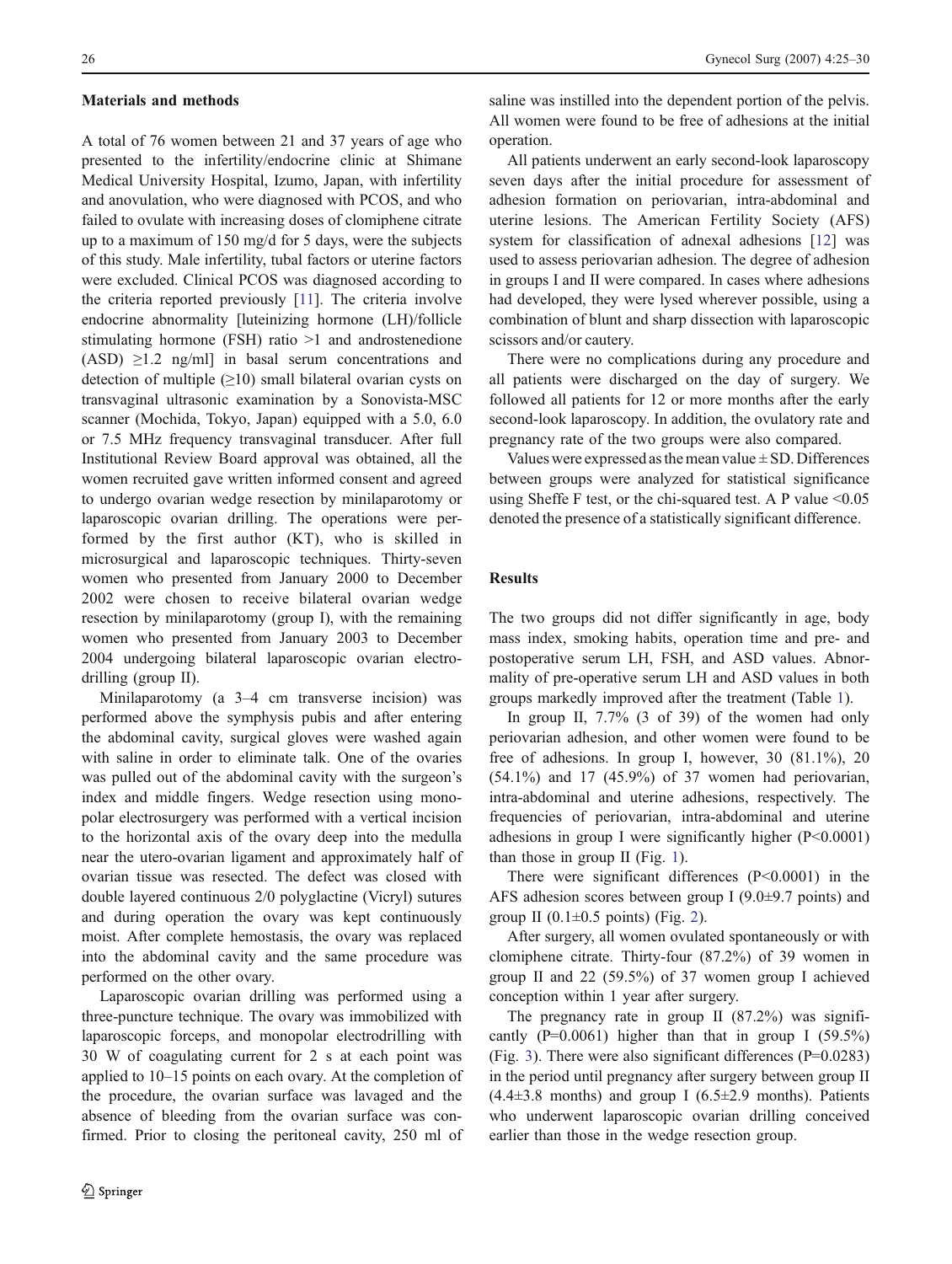#### <span id="page-2-0"></span>Table 1 Demographics of the study groups

| Group I $(n=37)$            | Group II $(n=39)$             |
|-----------------------------|-------------------------------|
| $29.6 \pm 5.3$ (21-36)      | $29.9 \pm 3.7$ (24-37)        |
| $22.4 \pm 3.1$ (18-28)      | $21.8 \pm 3.4$ (18-27)        |
| 6                           | 11                            |
| $56.1 \pm 5.4$ (40-60)      | $58.1 \pm 8.2$ (40-70)        |
| $13.1 \pm 2.4$ (10.6–18.5)  | $13.7\pm2.9$ (8.7-19.8)       |
| $5.1 \pm 1.0^* (2.8 - 6.8)$ | $4.9 \pm 1.3$ * $(2.8 - 6.8)$ |
| $6.7\pm1.3$ $(4.9-9.1)$     | $7.1 \pm 1.1$ (5.2–8.9)       |
| $6.5 \pm 1.0$ (4.8–8.8)     | $6.8 \pm 1.0$ (5.0–8.8)       |
| $2.6\pm0.8$ $(1.5-4.0)$     | $2.5\pm0.5(1.4-3.1)$          |
| $0.9\pm0.4*$ (0.4–1.8)      | $0.9\pm0.3*$ (0.4-1.4)        |
|                             |                               |

BMI=body mass index; LH=luteinizing hormone; FSH=follicle stimulating hormone; ASD=androstenedione \*P<0.0001 vs. pre-operation

Blood loss  $(33.8\pm17.4 \text{ ml})$  during operation in group II was significantly ( $P<0.0001$ ) greater than that ( $\leq10$  ml) in group I.

# Discussion

About 10–15% of women with PCOS will not ovulate in response to clomiphene citrate, and in those who do, half will not conceive. Ovulation induction in these patients may involve the administration of human chorionic gonadotropin or pure FSH, without prior pituitary desensitization by gonadotropin releasing hormone agonists. However, gonadotrophin therapy is associated with a significant incidence of ovarian hyperstimulation syndrome, multiple pregnancies and pregnancy loss [\[13](#page-4-0)]. An alternative to the medical approach is surgical treatment.

Less invasive techniques are emerging for minimizing postoperative adhesion formation. The most widely used surgical treatment today is laparoscopic ovarian drilling [\[14](#page-4-0)–[19](#page-5-0)]. Many surgical modalities (laser, unipolar, and bipolar cauteries) and techniques have been used.

Compo [[20\]](#page-5-0) reviewed the literature from 1969 to 1996 concerning adhesion formation as a complication of surgical treatment of PCOS. After ovarian wedge resection by laparotomy, the mean incidence of adhesions was 90% (range: 42–100%). Laparoscopic treatment, although only minimally invasive, may also cause adhesions. The mean incidence of adhesions after laparoscopic electrocauterization was 29.1% (range: 0–100%), whereas after laparoscopic laser vaporization it was 50% (range: 0–80%). However, even more recently ovarian wedge resection by minilaparotomy has been reported as an alternative approach in patients with PCOS who did not conceive with standard



adhesions after PCOS treatment. I: group I (ovarian wedge resection). II: group II (laparoscopic ovarian electrodrilling)

Fig. 2 AFS adhesion scores. Group I (ovarian wedge resection), group II (laparoscopic ovarian electrodrilling)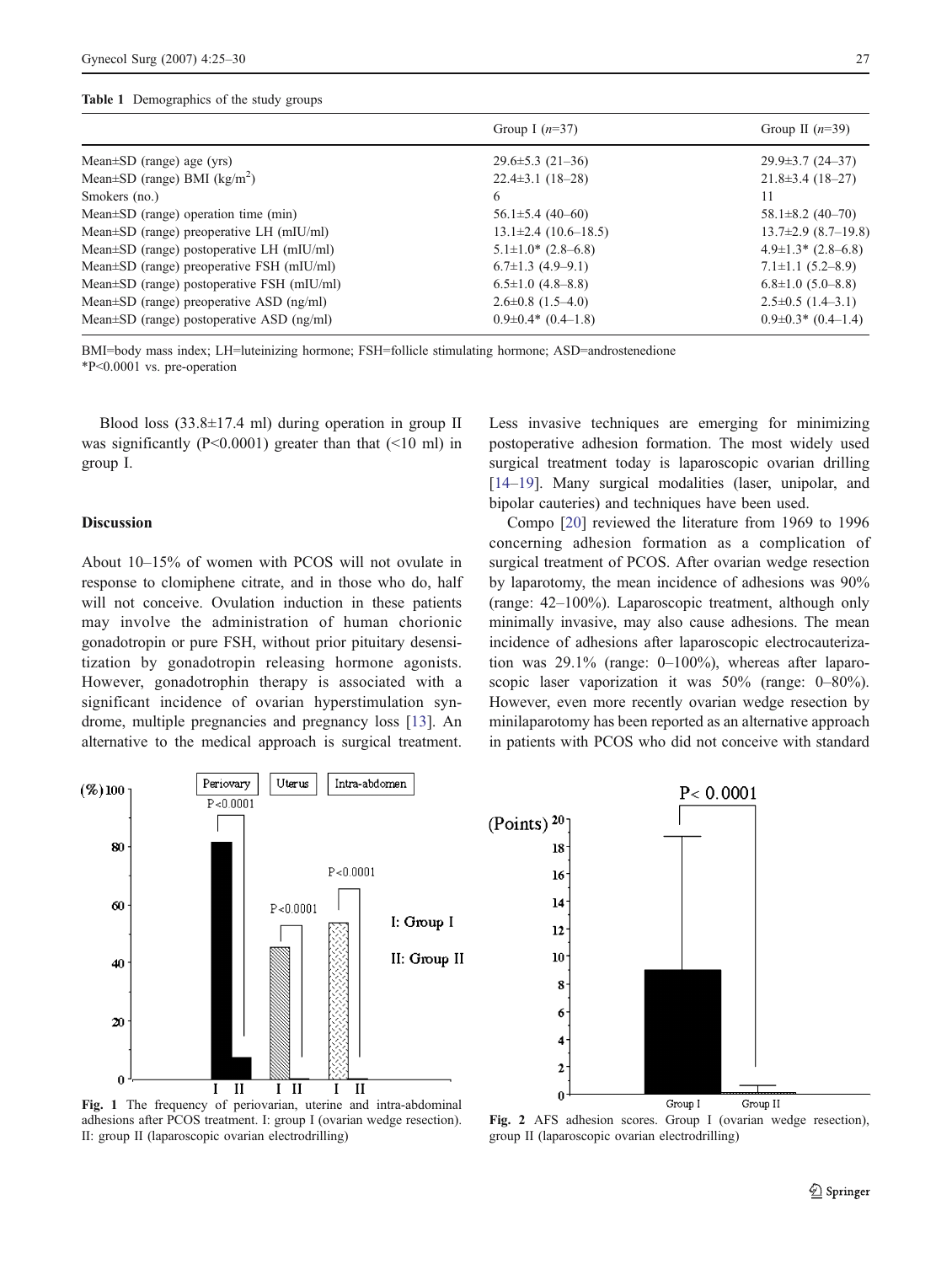<span id="page-3-0"></span>

Fig. 3 Pregnancy rate. Group I (ovarian wedge resection), group II (laparoscopic ovarian electrodrilling)

ovulation induction protocols since this technique offers high pregnancy rates and minimal adhesion formation [\[10](#page-4-0)].

Despite being minimally invasive, laparoscopic drilling results in postoperative adhesions, although at a lower frequency than with ovarian wedge resection by laparotomy. Adhesion rates vary from 0–100% in published studies. Only a few women who were initially treated with ovarian drilling eventually had a second-look laparoscopy or laparotomy. The risk of postoperative adhesion formation and the role of second-look laparoscopy in the prevention of this undesirable complication remain uncertain.

Greenblatt and Casper [[5\]](#page-4-0) observed periovarian adhesions of varying severity in eight women after laparoscopic cauterization. The use of an Interceed adhesion barrier showed no protective effect. Despite this finding, seven of the eight women spontaneously conceived without any further therapy. The adhesion score at second-look laparoscopy was evaluated according to the revised AFS classification [\[12](#page-4-0)]. Total adhesion score at the second laparoscopy ranged from 2–42. There was no significant difference between total adhesion score and achievement of conception. However, in the present study there was adhesion formation in only 7.7% of the women in the laparoscopic electrodrilling group. Furthermore, there were significant differences in the AFS adhesion scores between laparoscopic electrodrilling and minilaparotomy.

Liguori et al. [\[6](#page-4-0)] evaluated 97 anovulatory infertile women with PCOS treated with laparoscopic electrocautery of the ovarian surface after they had failed to ovulate under ovarian stimulation. Thirty patients underwent a secondlook operation, including 12 patients who had received a Cesarean section. No adnexal adhesions were observed in patients who had received a Cesarean section. In seven patients de novo adhesion formation was detected by diagnostic laparoscopy. Four cases were evaluated as minimal, two cases as mild and only one as moderate. In a total of 30 second-look operations, de novo adhesions were found in 23.3% of the patients. In another study of 15 women who underwent a second-look laparoscopy after laparoscopic ovarian drilling using an insulated needle cautery, 11 women were found to be free of adhesions. Four women had periadnexal adhesions that were filmy, minimal, and found on the ovarian surface only [\[8](#page-4-0)].

It would appear that adequate homeostasis and peritoneal post-drilling washing are important factors in minimizing adhesion formation. Another approach to minimizing postoperative adhesion formation is the use of short-interval second-look laparoscopy to lyse any adhesion that has occurred. Although there is no consensus, a second-look laparoscopy is usually performed four weeks after surgery. Considering the physiology of adhesion formation, after injury an inflammatory response occurs, with an increase in the permeability of blood vessels in traumatized tissues secondary to the release of histamine and vasoactive kinins. This results in an outpouring of proteinaceous seroangineous fluid, which generally coagulates within 3 hours. As a result, fibrinous bands are formed. Thereafter with the aid of endogenous fibrinolytic activity, these adhesions are generally lysed within 72 hours. Once these bands are lysed, the underlying connective tissue undergoes metaplasia. Much of the healing is completed within 5 days, and adhesion formation is mostly complete by 21 days. A very early adhesiolysis may not be inappropriate, but it should be kept in mind that the process of adhesion formation might continue until as long as the 21st day and that some adhesions may occur at a late stage.

The time interval before evaluating adhesion formation with second-look laparoscopy also varied greatly, from 2 weeks to more than one year after initial surgery [[5](#page-4-0)–[8,](#page-4-0) [21](#page-5-0)–[23](#page-5-0)]. In the present study, an early second-look laparoscopy for adhesion formation was performed 7 days after the initial surgery. Raj and Hulka [\[21](#page-5-0)] evaluated 60 women who underwent microsurgical adhesiolysis at laparotomy, followed by second-look laparoscopy. The tuboovarian adhesive disease was staged according to the severity of the disease and findings at second-look laparoscopy were compared with those at the original operation. Sixty percent of adnexa showed improvement at second-look laparoscopy. They further determined that the optimal interval between primary surgery and second-look laparoscopy is 4–8 weeks, because newly formed or reformed adhesions were most easily lysed at that time. DeCherney and Mezer [\[22](#page-5-0)] compared the gross and histopathologic differences between adhesions found in early second-look laparoscopy, which they defined as 4–16 weeks after surgery, with laparoscopy after 18 months or more. The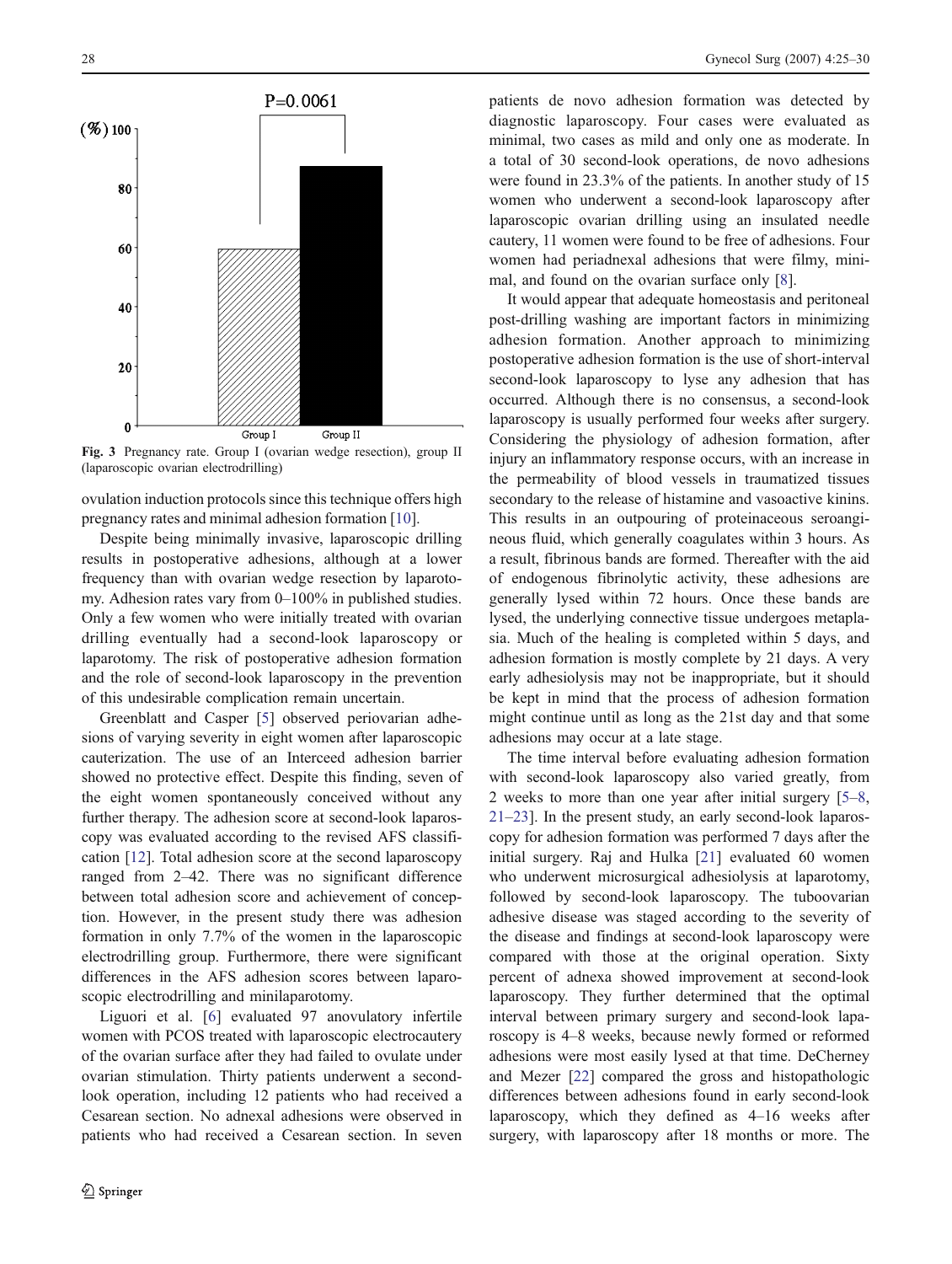<span id="page-4-0"></span>majority of adhesions seen at late laparoscopy were thicker and neovascularized whereas early adhesions tended to be filmy and avascular. Experimental data indicated that an early second-look lysis of adhesions is effective in reducing postoperative adhesion only when performed after 14 days [\[23](#page-5-0)].

On the other hand, several investigators have suggested that all adhesions can be separated easily at 8 days [\[24](#page-5-0)–[26](#page-5-0)], and that a more suitable time to perform second-look laparoscopy is 10 days after the first operation [[26](#page-5-0)]. In the present study one reason we decided to carry out the early second-look laparoscopy 7 days after the primary operation is because it is more convenient for patients to receive the second-look laparoscopy during the same period of hospitalization as the initial operation. Therefore, we performed an early second-look laparoscopy at 7 days after the first operation during the same hospital admission and were able to separate all postoperative adhesions with no bleeding.

The reported rate of adhesions differs greatly depending on the author or technique. The adhesions may be due to bleeding from the ovarian surface or to premature contact between the ovary and the bowel after cauterization. After laparoscopic electrocoagulation, adhesion formation was detected in 19.3% of the subjects; however, this incidence was reduced to 16.6% with the use of abdominal lavage [16]. In the surgical treatment of PCOS, the aim should be removal of stroma with minimal surface damage and without causing bleeding of the ovarian capsule in order to minimize adhesion formation. In the present study, we used abdominal lavage after laparoscopy. Using this technique, the adhesion formation rate (7.7%) in patients evaluated with early second-look diagnostic laparoscopy was very low compared with the literature.

Adhesiolysis during second-look surgery does not necessarily improve pregnancy rates [[27\]](#page-5-0). On the other hand, 15 women who did not achieve conception 1 year after laparoscopic ovarian drilling underwent a secondlook laparoscopy, and 6 of these 15 women subsequently conceived within 6 months after the second procedure [8]. In the present study, after adhesiolysis during early second-look laparoscopy, 59.5% of patients who underwent wedge resection by minilaparotomy subsequently conceived within 1 year after surgery. No adhesion formation was observed in 36 (92.3%) of 39 patients who underwent laparoscopic ovarian electrodrilling, and 34 (87.2%) of these patients subsequently achieved conception within 1 year after surgery. Although the difference in pregnancy rate between the two groups might be coincidental, it may be related to pelvic readhesion occurring after the lysis of adhesions at the early second-look laparoscopy and/or it is possible that some pelvic adhesions could be occurring at a late stage. Larger numbers of subjects would be required to statistically determine the effects of laparoscopic electrosurgical treatment for de-novo adhesion formation after surgery in women with PCOS.

Acknowledgment We would like to thank Mr. Gary Wyckoff for his careful reading and editing of this manuscript.

#### References

- 1. Adashi EY, Rock JA, Guzick D et al (1981) Fertility following bilateral ovarian wedge resection: A critical analysis of 90 consecutive cases of the polycystic ovary syndrome. Fertil Steril 36:320–325
- 2. Kojima E, Yanagibori A, Otaka K et al (1989) Ovarian wedge resection with contact Nd:YAG laser irradiation used laparoscopically. J Reprod 34:444–446
- 3. Ostrzenski A (1992) Endoscopic carbon dioxide laser wedge resection in resistant PCO. Int J Fertil 37:295–299
- 4. Cibula D, Kuzel D, Rezabek K et al (2000) Multiple ovarian biopsy in the treatment of women with polycystic ovary syndrome (PCOS). Clin Exp Obstet Gynecol 27:194–196
- 5. Greenblatt EM, Casper RF (1993) Adhesion formation after laparoscopic ovarian cautery for polycystic ovarian syndrome: lack of correlation with pregnancy rate. Fertil Steril 60:766–770
- 6. Liguori G, Tolino A, Moccia G et al (1996) Laparoscopic ovarian treatment in infertile patients with polycystic ovarian syndrome (PCOS): endocrine changes and clinical outcome. Gynecol Endocrinol 10:257–264
- 7. Saravelos H, Li TC (1996) Post-operative adhesions after laparoscopic electrosurgical treatment for polycystic ovarian syndrome with the application of Interceed to one ovary: a prospective randomized controlled study. Hum Reprod 5:992–997
- 8. Felemban A, Tan SL, Tulandi T (2000) Laparoscopic treatment of polycystic ovaries with insulated needle cautery: a reappraisal. Fertil Steril 73:266–269
- 9. Daniell JF, Miller N (1989) Polycystic ovaries treated by laparoscopic laser vaporization. Fertil Steril 51:232–236
- 10. Yildirim M, Noyan V, Tiras B et al (2003) Ovarian wedge resection by minilaparotomy in infertile patients with polycystic ovarian syndrome: a new technique. Eur J Obstet Gynec Reprod Biol 107:85–87
- 11. Takahashi K, Eda Y, Abu Musa A et al (1994) Transvaginal ultrasound imaging, histopathology and endocrinopathy in patients with polycystic ovarian syndrome. Hum Reprod 9:1231–1236
- 12. The American Fertility Society (1988) The American Fertility Society classifications of adnexal adhesions, distal tubal occlusion, tubal occlusion secondary to tubal ligation, tubal pregnancies, Mullerian anomalies and intrauterine adhesions. Fertil Steril 49:944–955
- 13. Greenblatt E (1993) Surgical options in polycystic ovary syndrome patients who do not respond to medical ovulation induction. Baill Clin Obstet Gynaecol 7:421–433
- 14. Gjonnaess H (1984) Polycystic ovarian syndrome treated by ovarial electro-cautery through the laparoscope. Fertil Steril 41:20–25
- 15. Merchant RN (1996) Treatment of polycystic ovary disease with laparoscopic low-watt bipolar electrocoagulation of the ovaries. J Am Assoc Gynecol Laparos 3:503–508
- 16. Naether OG, Fischer R, Weise HC et al (1993) Laparoscopic electrocoagulation of the ovarian surface in infertile patients with polycystic ovarian disease. Fertil Steril 60:88–94
- 17. Armar NA, McGarrigle HH, Honour J et al (1990) Laparoscopic ovarian diathermy in the management of anovulatory infertility in women with polycystic ovaries: endocrine changes and clinical outcome. Fertil Steril 53:45–49